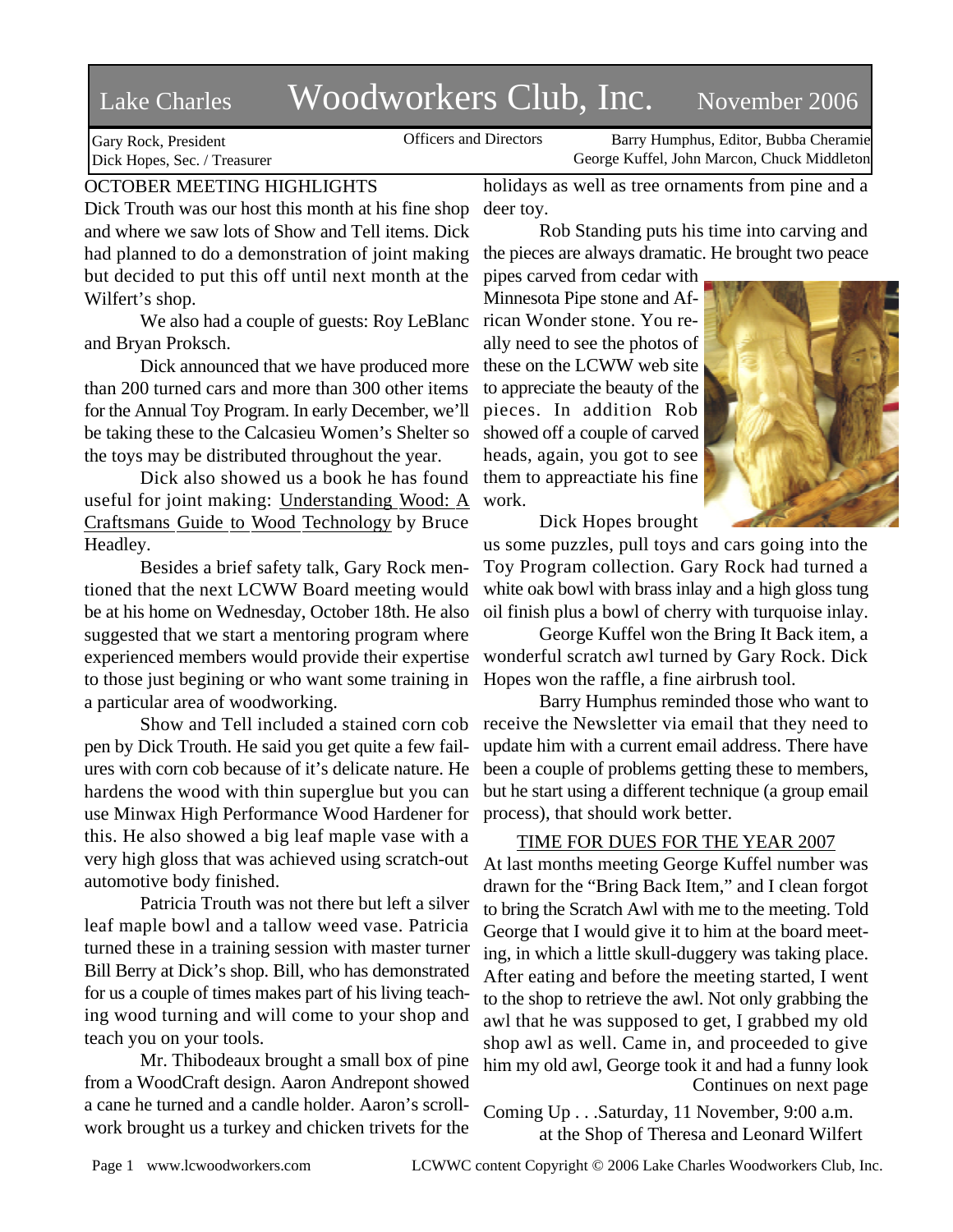#### Continued from Page 1 . . .

on his face. Left him hang for a moment or two, then gave him the right awl and put my old awl back. It's time to see Jimmy Everett's "Bring Back Item."

Dick Trouth will start his series on "Making Joints," during our next meeting at the Wilfert Shop. Dick Trouth also brought up the idea of our club having mentors for our members to call for help in cabinet work, finishing, turning, etc. Dick Trouth, George Kuffel and yours truly volunteered for this and if you want to be a mentor contact either me or Barry Humphus. Mark your calendars for the club meeting places: January 2007–George Kuffel's shop; February–Dick Trouth's shop; March–Gary Rock's shop.

Something for the membership to be thinking about: Does the club membership want to have a one day retreat at one of our shops, in which we will help/show members on how to do woodwork from cutting to finishing? I will ask this at our next meeting. We also need your ideas on "How to present our club," to the public. From what I hear and understand the public doesn't know that there is a local woodworking club in Southwest Louisiana.

Please remember that in order to continue to bring you meetings, mail or email this Newsletter and serve our membership, we need to get some money from you. It's just \$20.00 per year for a family membership. Mail your annual dues to Dick Hopes at 1139 Green Road, Lake Charles, LA 70611 and make your check payable to LC Woodworkers.

With Halloween gone and the holidays just ahead of us, it is not the time to let down your guard on "Safety." Always keep your mind on the job at hand and your hands out of harms way. At the end of the day when you close your shop you will have all ten fingers and the satisfaction of another day in the shop. From my shop to all of our members I send best wishes for a "Happy Thanksgiving." *Gary Rock*

#### iTV Woodworking Channel

Recently we attended a computer conference in Lake Charles about some relatively new Internet technology called Voice Over IP (VoIP) and Television Over IP (TVIP). These technologies use the Internet to deliver either telephony or television over the Internet to your telephone or computer (and with the proper inexpensive equipment, to your TV).

With VoIP, you can make (and receive) telephone calls using the Internet to virtually any telephone in the world with no long distance charges. With TVIP, you can receive TV broadcasts over the Internet. While you currently need a separate service in addition to your Internet connection for telephone service, all you need to receive television is a broadband connection (ADSL or Cable modem) and a relatively new computer.

While I won't bore you woodworkers with a detailed description of the technology (though I would be happy to present a comprehensive one hour lecture with Powerpoint slides and of course an exam at the end), there are some channels that may be of interest to you and your activities.

Currently, there are some 3,000 TV stations available over the Internet. Among these are regular news channels from many different countries, educational channels, government, movies, lifestyle, shopping, religious, sports, hobbies and crafts, weather, foreign channels in English and many other languages and many more channels for nearly every interest. From the Alabama State Senate to backyard Wrestling; Louisiana Cajun TV to Islamic Christian TV; Albania TV to Zimbabwe TV. Need to field strip an M60 machine gun, then the Pentagon Channel is for you. It's all there plus many of the regular networks and a huge number of local stations from across the nation.

A new one is the Woodworking Channel for you and me. It features many programs you may have seen on TV already, but many more that you have never seen including British woodworking, Australian woodworking, U.S. woodworking and even shows from India on woodworking. The programs are continuous, sometimes with commercials, so just set back and enjoy. The Woodworking Channel is at www.thewoodworkingchannel.com. Again, the technology requirements are simple: broadband Internet connection and a relatively new computer (Macintosh or PC).

The Woodworking Channel brings programs such as American Woodworker, The Great British Woodshop, Lie-Nelsen Toolworks, Woodworking at Home, Woodworking News, The Router Workshop, American Association of Woodturners, Turning Point with Sam Maloof, The Woodworkers Edge and many Continues on Page 3